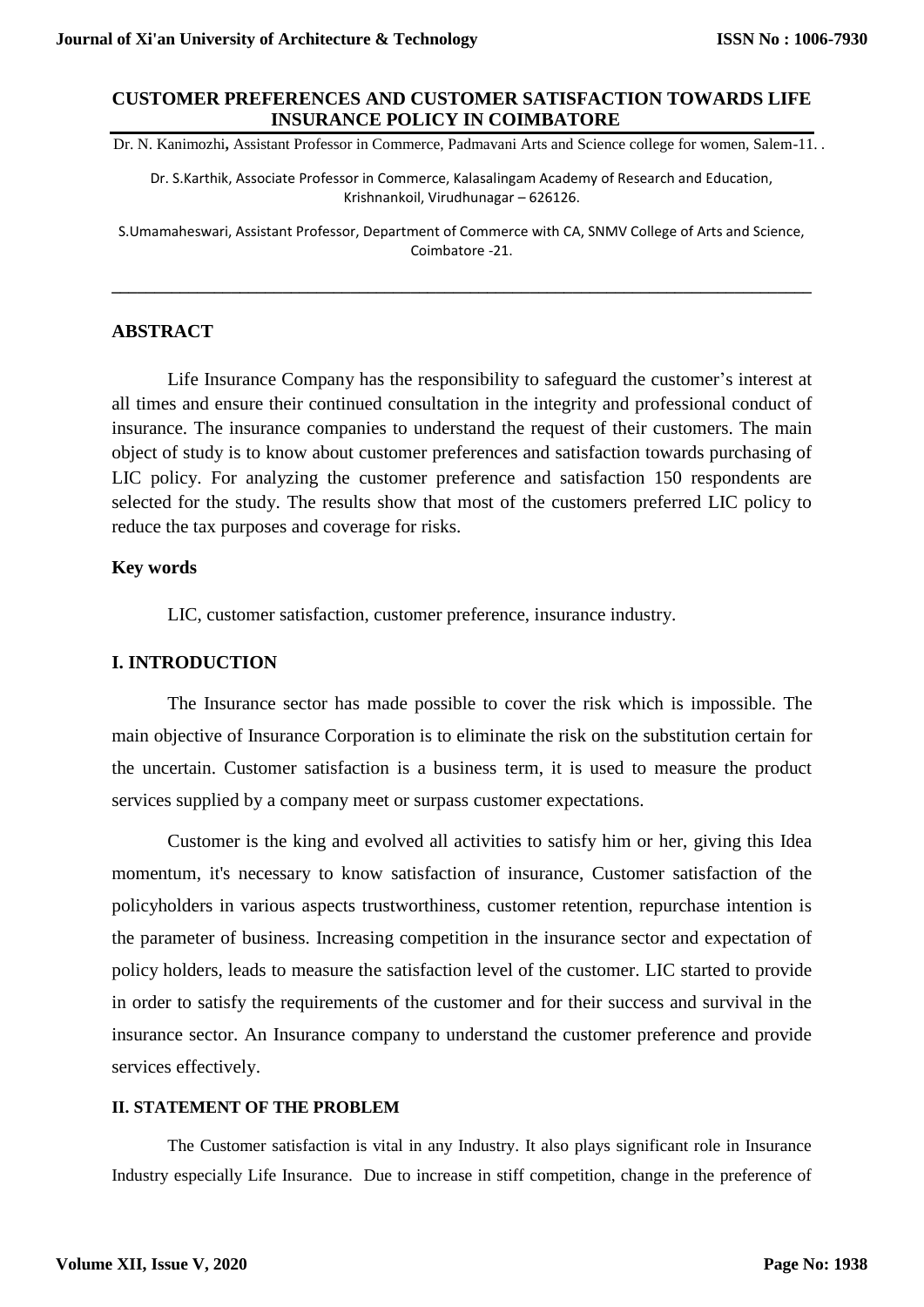#### **Journal of Xi'an University of Architecture & Technology**

the customer of LIC, the policymaker should be more aware to frame different products based on the customer expectation. Now-a-days LIC identifies the different tools to satisfy and retain their customer in a longer period. So, the current study based on customer's satisfaction of LIC policy in Coimbatore district.

## III**. THE REVIEW OF LITERATURE**

**Dr.A.W. Una's (2015**) examined customer satisfaction of LIC policyholders. The result of the study insurance industry increased competition day by day. In this aspect Insurance companies should focus on improving service quality, assurance and tangibility to add strengthens the policyholder's satisfaction.

**Dr.Ruchi Jain(2018**), in her study about customer satisfaction towards the services of the Life Insurance Corporation (LIC) . She found her study the insurance trade nowadays is experiencing stiff and cutthroat competition and also the major players together with LIC have come back harassed. It may well be steered that Life insurance firms (LIC) retentive a client usually cheaper and profitable than finding new customers.

## **IV.OBJECTIVES OF THE STUDY**

- To examine the demographic factors influencing the policyholders to take the different policy.
- To study the level of satisfaction of policyholders with regard to service quality of the LIC.
- To determine the reason for acquiring the LIC insurance policy.

#### **IV. RESEARCH DESIGN**

The present study is based on descriptive research. It aims to examine the factors influencing, customer satisfaction of the Life insurance in relation to investment, the preference of the different policies. In order to find out these the study has conducted 150 policyholders in Coimbatore district.

#### **V. DATA COLLECTION METHODS**

The researcher has used both primary and secondary sources to collect data. The Primary data has collected through questionnaire. The secondary data has collected from annual reports of IRDA, life insurance journals, magazines and various websites.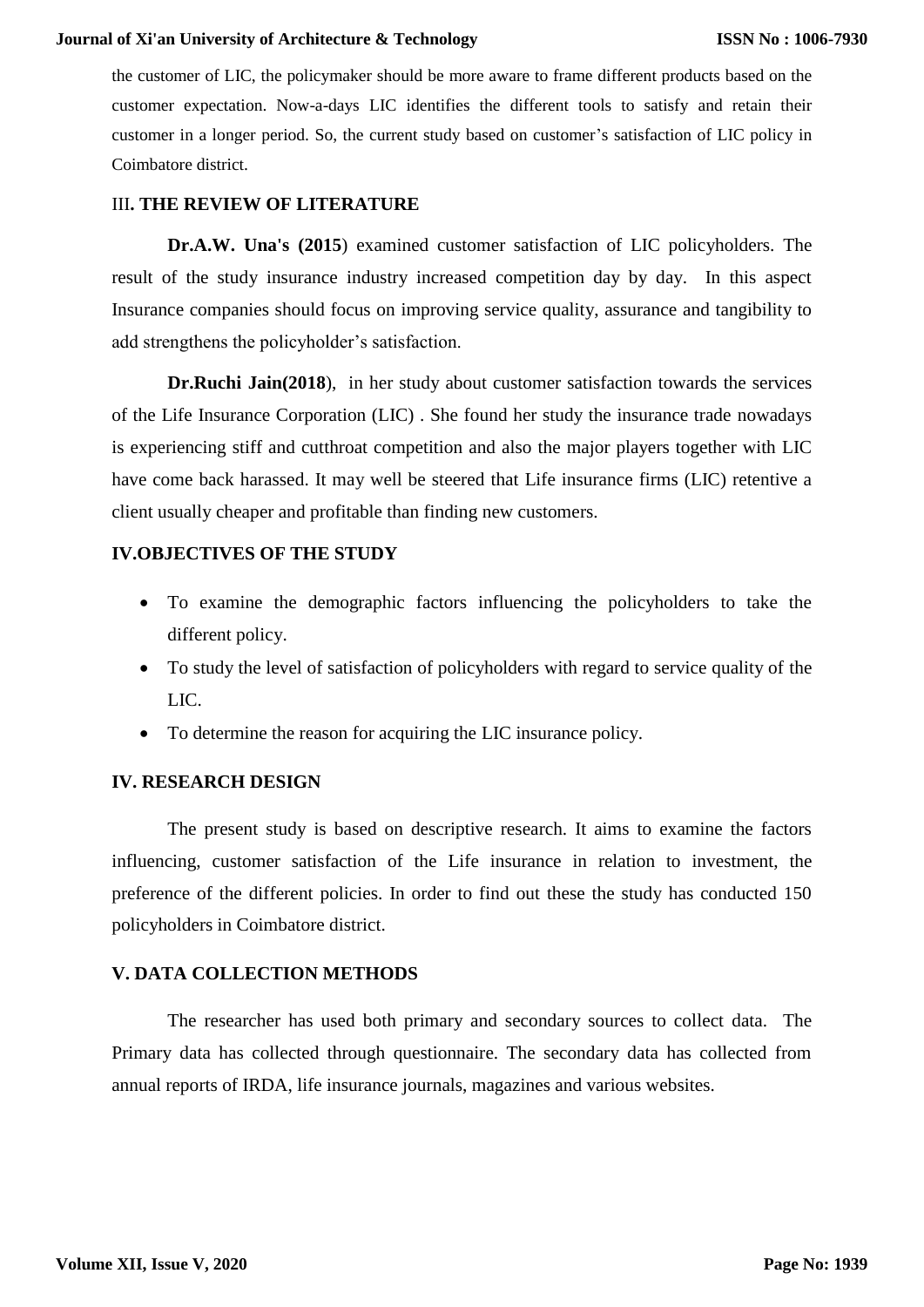## **VI. ANALYSIS AND INTERPRETATION**

| Table-1                                     |                       |                    |            |  |
|---------------------------------------------|-----------------------|--------------------|------------|--|
| <b>Demographic factors of Policyholders</b> |                       |                    |            |  |
| <b>Factors</b>                              | <b>Classification</b> | No. of respondents | Percentage |  |
|                                             | $21 - 30$             | 26                 | 17.33      |  |
| Age                                         | $30 - 40$             | 48                 | 32.00      |  |
|                                             | $41 - 50$             | 36                 | 24.00      |  |
|                                             | 51 above              | 40                 | 26.67      |  |
| <b>Gender</b>                               | Male                  | 65                 | 43.33      |  |
|                                             | Female                | 85                 | 56.67      |  |
| <b>Marital Status</b>                       | Married               | 87                 | 58.00      |  |
|                                             | Unmarried             | 63                 | 42.00      |  |
|                                             | Illiterate            | 25                 | 16.67      |  |
| <b>Education</b>                            | School level          | 26                 | 17.33      |  |
| <b>Qualification</b>                        | Degree level          | 47                 | 31.33      |  |
|                                             | Professional          | 52                 | 34.67      |  |
|                                             | Employee              | 34                 | 22.67      |  |
| Occupation                                  | Business &            | 53                 | 35.33      |  |
|                                             | Profession            | 17                 | 11.33      |  |
|                                             | Agriculturist         | 46                 | 30.67      |  |
|                                             | 5000 -10000           | 10                 | 6.67       |  |
|                                             | 10000 -20000          | 21                 | 14.00      |  |
| <b>Income Level</b>                         | $20000 - 30000$       | 27                 | 18.00      |  |
|                                             | $30000 - 40000$       | 38                 | 25.33      |  |
|                                             | 50000 above           | 54                 | 36.00      |  |
| <b>Family size</b>                          | Two                   | 31                 | 20.67      |  |
|                                             | Three                 | 45                 | 30.00      |  |
|                                             | Four                  | 41                 | 27.33      |  |
|                                             | Five and above        | 33                 | 22.00      |  |
|                                             | Friends               | $\overline{32}$    | 21.34      |  |
| <b>Awareness</b>                            | Media                 | 24                 | 16.00      |  |
|                                             | Agents                | 65                 | 43.33      |  |
|                                             | Others                | 29                 | 19.33      |  |

**Source: Primary data**

Table 1 shows that demographic factors of the policyholder of 150 respondents of LIC. The majority (56.67%) of the respondents is belonging to female who are taking LIC policy. It is inferred that 32% of the respondents are taking policy under middle age group. It is observed that 58% of the respondents are married. It is shown that 34.67% of the respondents are professional and well educated. It is observed that most (36%) of them come under the high income group taking LIC policy. It is shown that 30% of the respondents are having three members in a family. Finally observed that 43.33% of the respondents are getting awareness about insurance policy through their agents.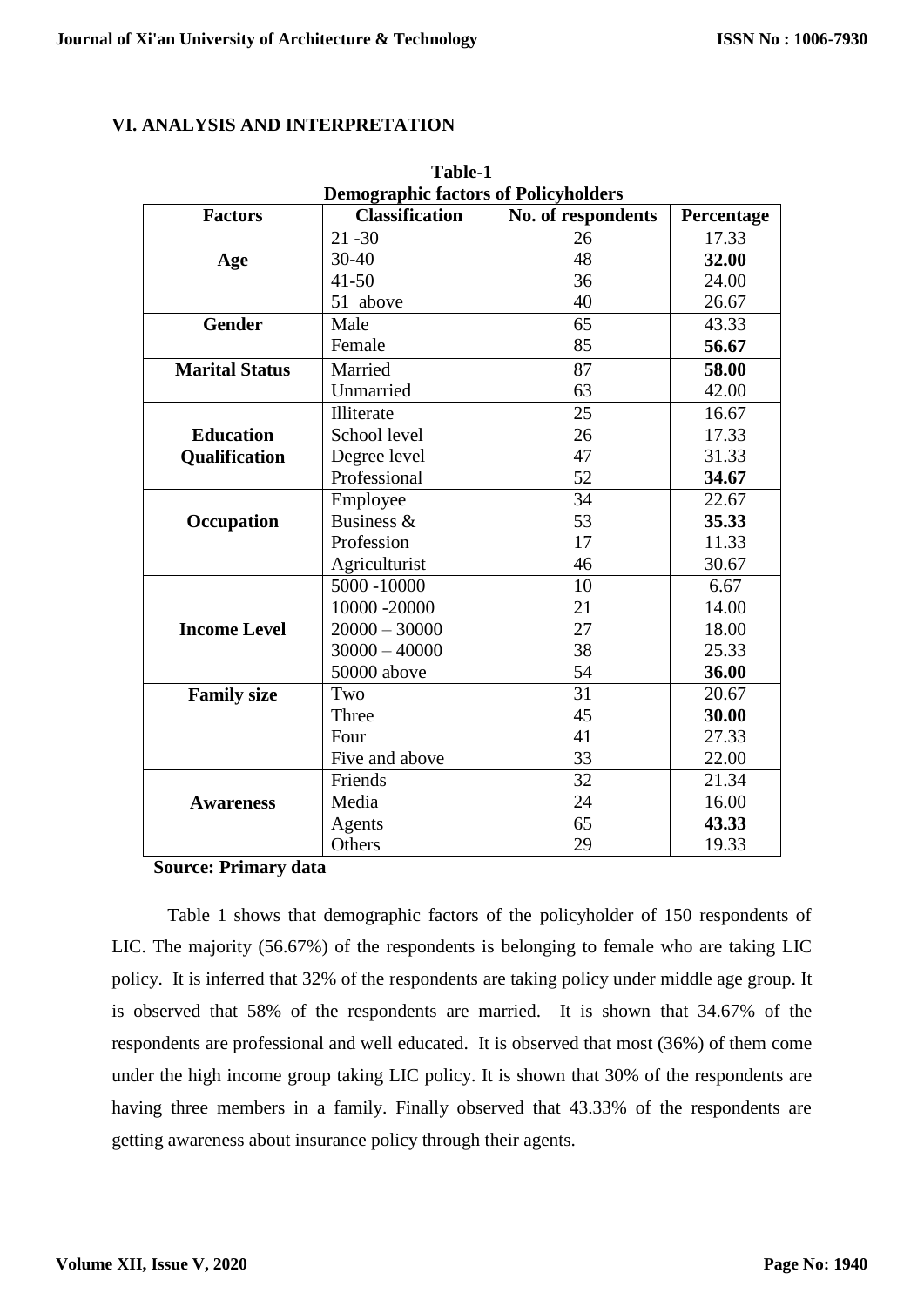#### **Journal of Xi'an University of Architecture & Technology**

| Investment objectives in Life Insurance |                    |            |  |
|-----------------------------------------|--------------------|------------|--|
| <b>Investment Objectives</b>            | No. of respondents | Percentage |  |
| Regular income                          | 25                 | 16.67      |  |
| Capital appreciation                    |                    | 6.00       |  |
| Income growth                           | 42                 | 28.00      |  |
| Tax planning                            | 74                 | 49.33      |  |
| <b>Total</b>                            | 150                | 100.00     |  |

| Table- 2                                       |
|------------------------------------------------|
| <b>Investment objectives in Life Insurance</b> |

## **Source: Primary data**

From the above table shows that most of the (49.33%) respondents taking policy to invest in the insurance for the tax planning which shows that preferred insurance for tax purposes. Further, it is observed that 28% and 16.67% of the respondents said the objectives of the investment is for income growth and earning regular income and only 6% of insurance holders said that they invest in life insurance for capital appreciation. So, The Most (49.33%) of the respondents said the main objective of the investment is planning for tax.

| <b>Reasons for Selecting LIC Policy- Rank Analysis</b> |                    |            |             |
|--------------------------------------------------------|--------------------|------------|-------------|
| <b>Reasons</b>                                         | No. of respondents | Percentage | <b>Rank</b> |
| Shifting investment                                    | 17                 | 11.33      | IV          |
| Know agent                                             | 12                 |            |             |
| Prompt services                                        | 8                  | 5.33       | VI          |
| Savings                                                | 23                 | 15.33      | Ш           |
| Tax purposes                                           | 38                 | 25.33      | Н           |
| <b>Own interests</b>                                   | 5                  | 3.33       | VH          |
| <b>Coverage of risk</b>                                | 47                 | 31.33      |             |
|                                                        | 150                | 100        |             |

**Table-3**

## **Source: Primary data**

The above table expresses that the percentage analysis for reason to take Life Insurance policy. The coverage of risk has ranked  $1<sup>st</sup>$  with percent of 31.33. Next tax purposes and savings have ranked  $2<sup>nd</sup>$  and  $3<sup>rd</sup>$  with percent of 25.33 and 15.33 respectively. Remaining factors shifting investment, know agent, prompt services and own interests have ranked 4<sup>th</sup> and so on. Most of the customers are not taken policy with own interest and prompt services. Finally it is concluded that the customers are taking policy for coverage of risks and tax purposes.

| Table.4<br><b>Level of Satisfaction of LIC Service</b> |                  |                   |  |  |
|--------------------------------------------------------|------------------|-------------------|--|--|
| <b>Level of satisfaction</b>                           | <b>Frequency</b> | <b>Percentage</b> |  |  |
| Highly satisfied                                       | 78               | 52.00             |  |  |
| Moderate satisfied                                     | 43               | 28.67             |  |  |